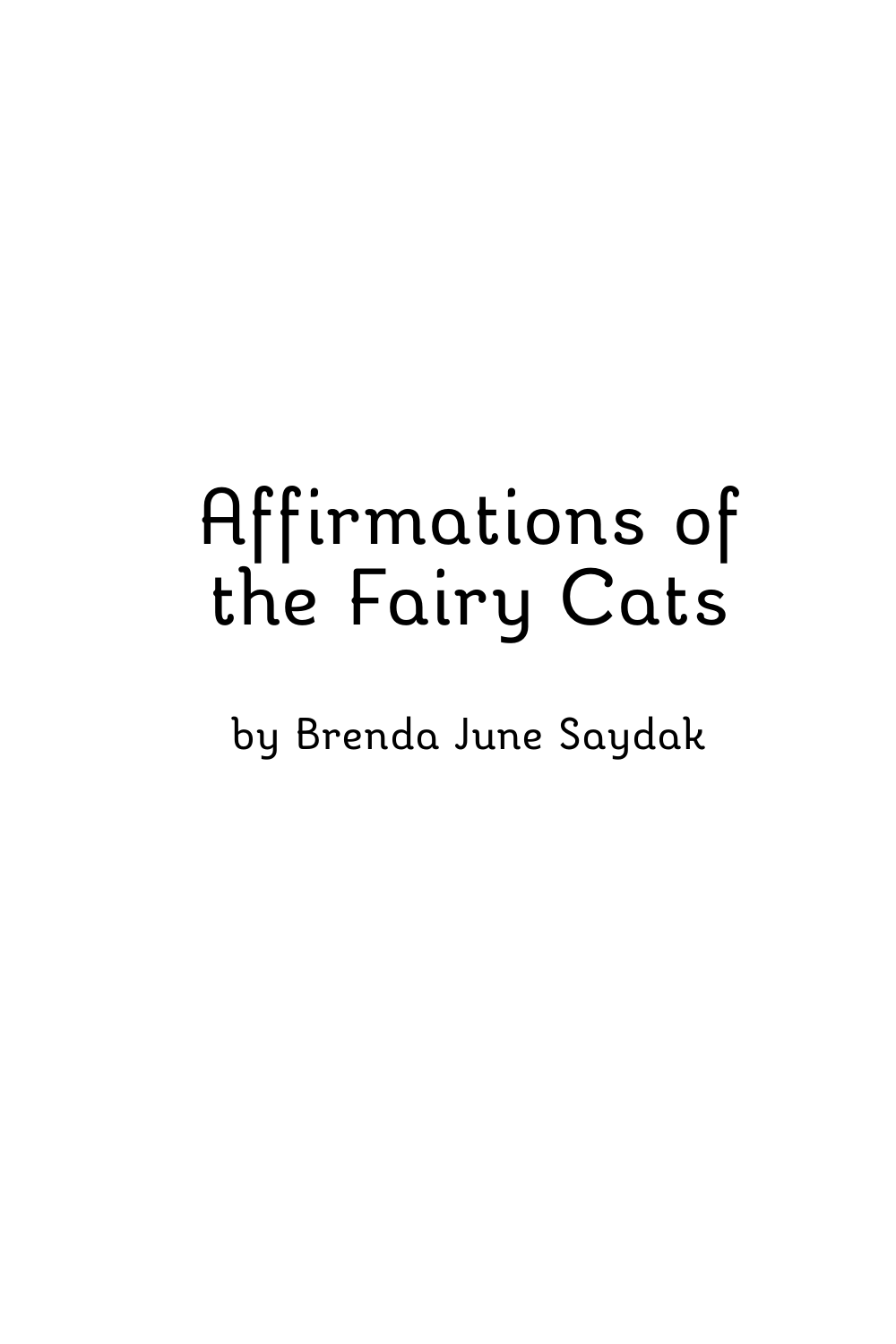Copyright © 2021 U.S. GAMES SYSTEMS, INC. All rights reserved. The illustrations, cover design, and contents are protected by copyright. No part of this book may be reproduced in any form without permission in writing from the publisher, except by a reviewer who wishes to quote brief passages in connection with a review written for inclusion in a magazine, newspaper or website.

10 9 8 7 6 5 4 3 2 1

Made in China



Published by U.S. GAMES SYSTEMS, INC. 179 Ludlow Street Stamford, CT 06902 USA www.usgamesinc.com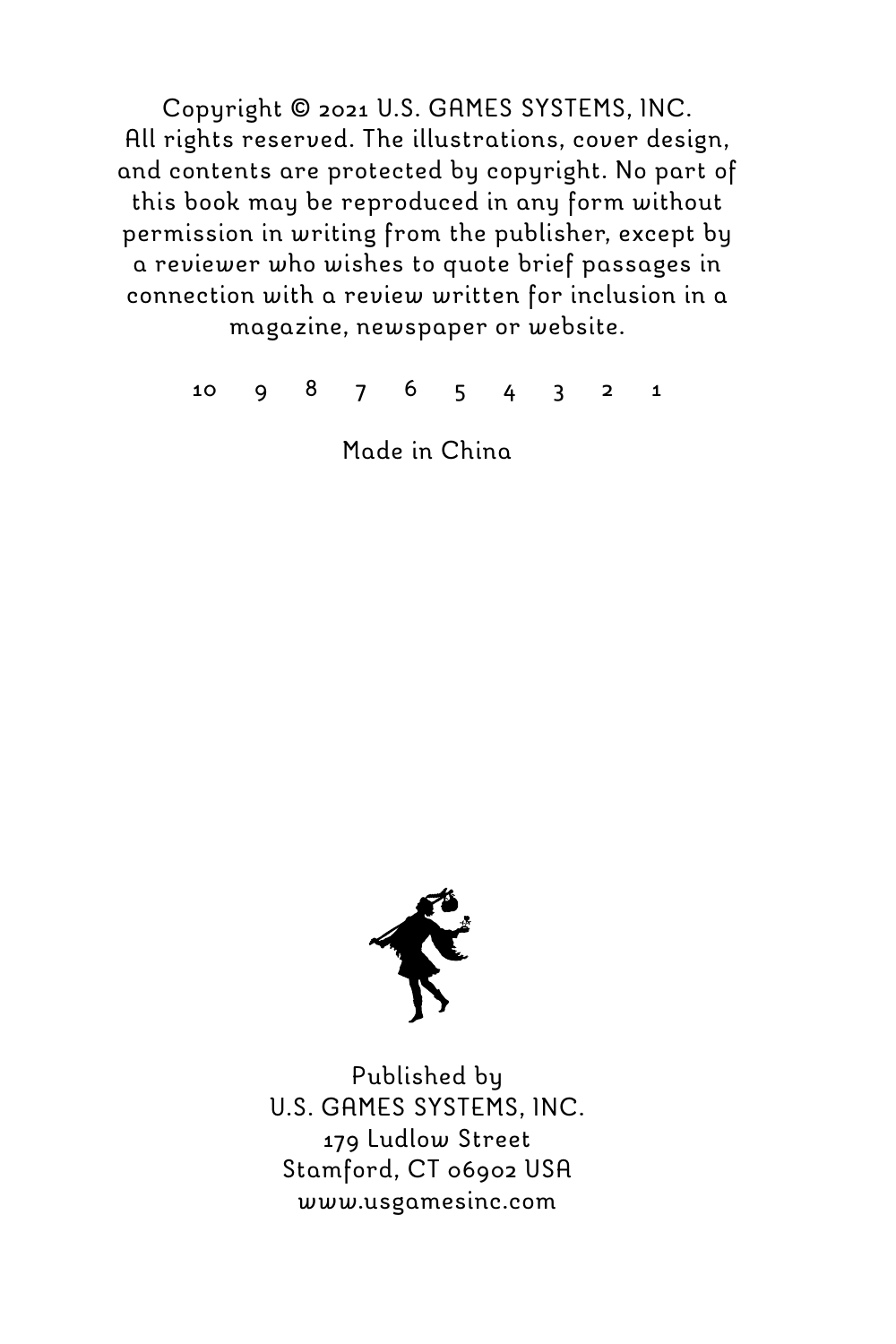## Table of Contents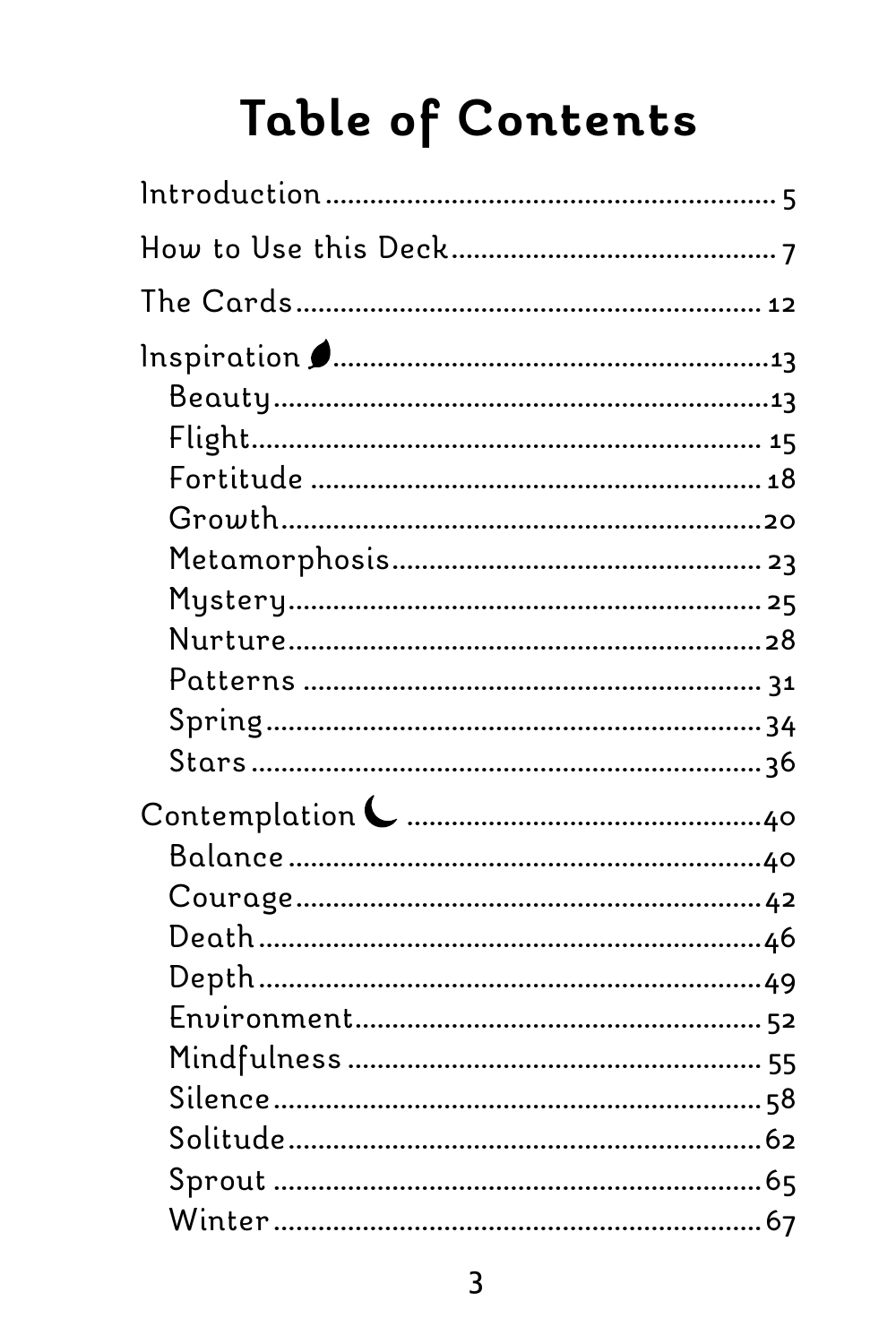| Bonus Card-Contentment  132     |  |
|---------------------------------|--|
| About the Artist and Author 136 |  |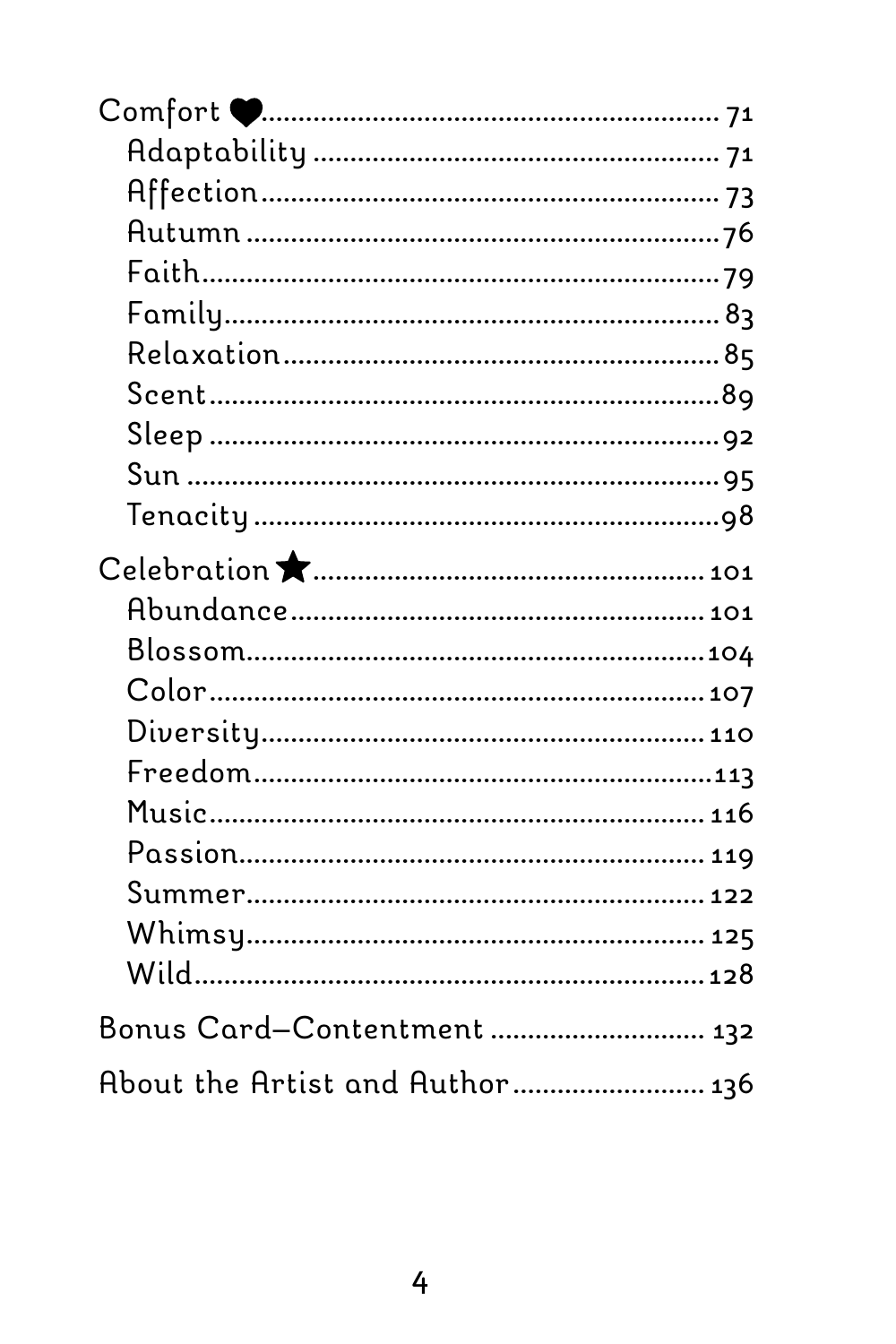## **Introduction**

*Life is beautiful, magical, and full of wonderment I love my beautiful, magical, wonderful life.*

Deep in the forest lies a hidden magical world just waiting for us to seek it out. It calls us away from all the mundane diversions of life with a tiny yet persistent voice in the back of our minds. Limitless joys await us if only we pay attention, and are willing to set out on a personal voyage of discovery. This is an intimate world best explored on one's own, but it's welcoming to all who heed its call. Here you will find an oasis of life-affirming tranquility, and a teacher of gentle life lessons. It asks us to see the world through a child's eyes once more, as an enticing place full of whimsy and limitless potential.

The forest is a great healer of mind, body and spirit, asking nothing of us but an open and receptive mind. This place provides an antidote to the harsh sounds, barren sights, and negative attitudes that modern life can bring. A walk in nature delights the eye,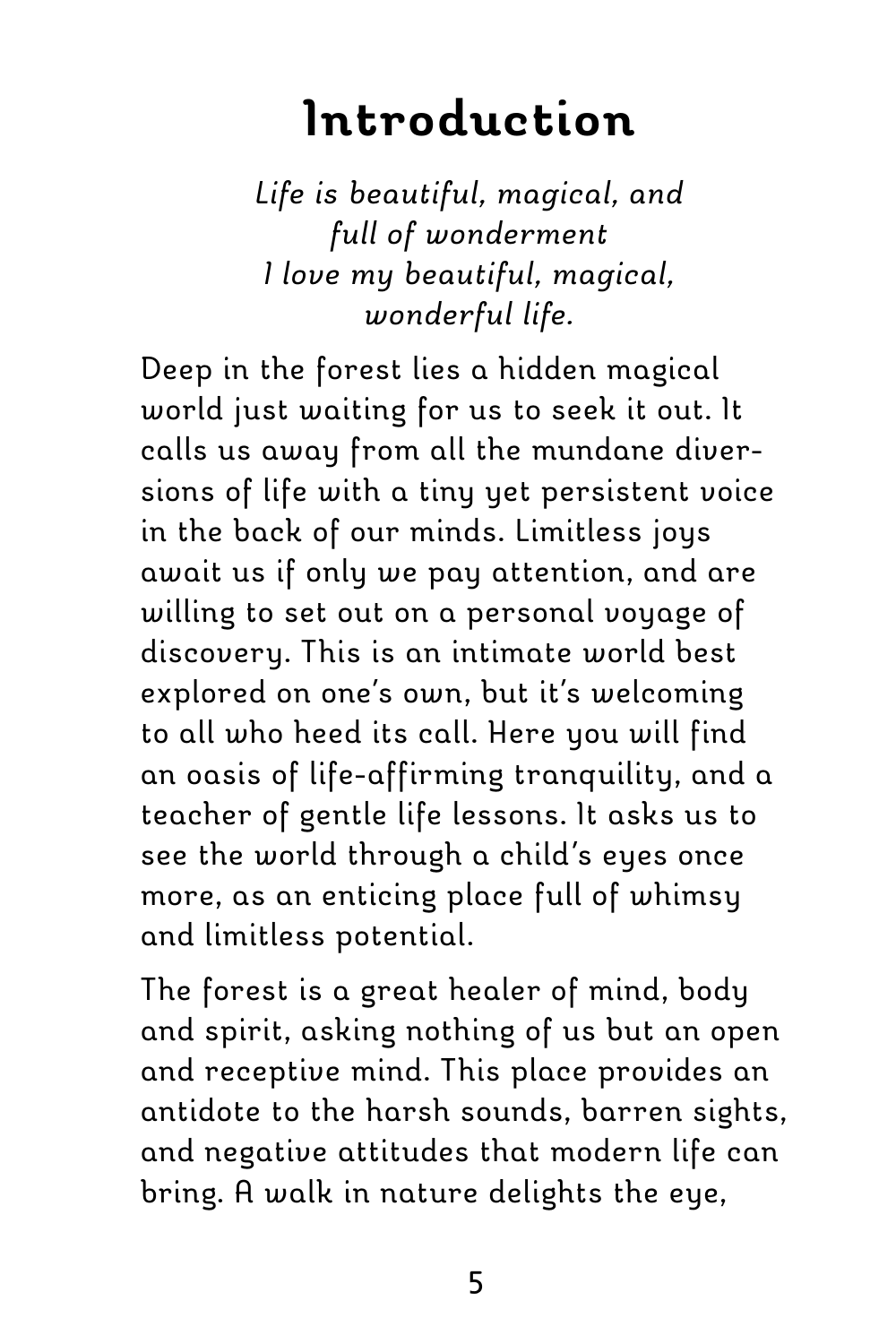soothes the senses, and offers peace of mind and an opportunity to leave the trappings of civilization behind. It fills our soul with genuine and honest goodness, and allows us a quiet time to get to know ourselves better.

To help lighten the lessons contained in the cards, this forest is populated with the adorable fairy cats I've come to know over the past few years. With patience you'll come to see them too, if you learn to look with your heart as well as your eyes. Like house cats, these pretty kitty fairies, flying cat creatures and dainty feline unicorns live their lives with grace, self-confidence, and playfulness. In time, you'll begin to see them flitting about through the corner of your eye, and you'll begin to sense them peeking out at you between the leaves and flowers.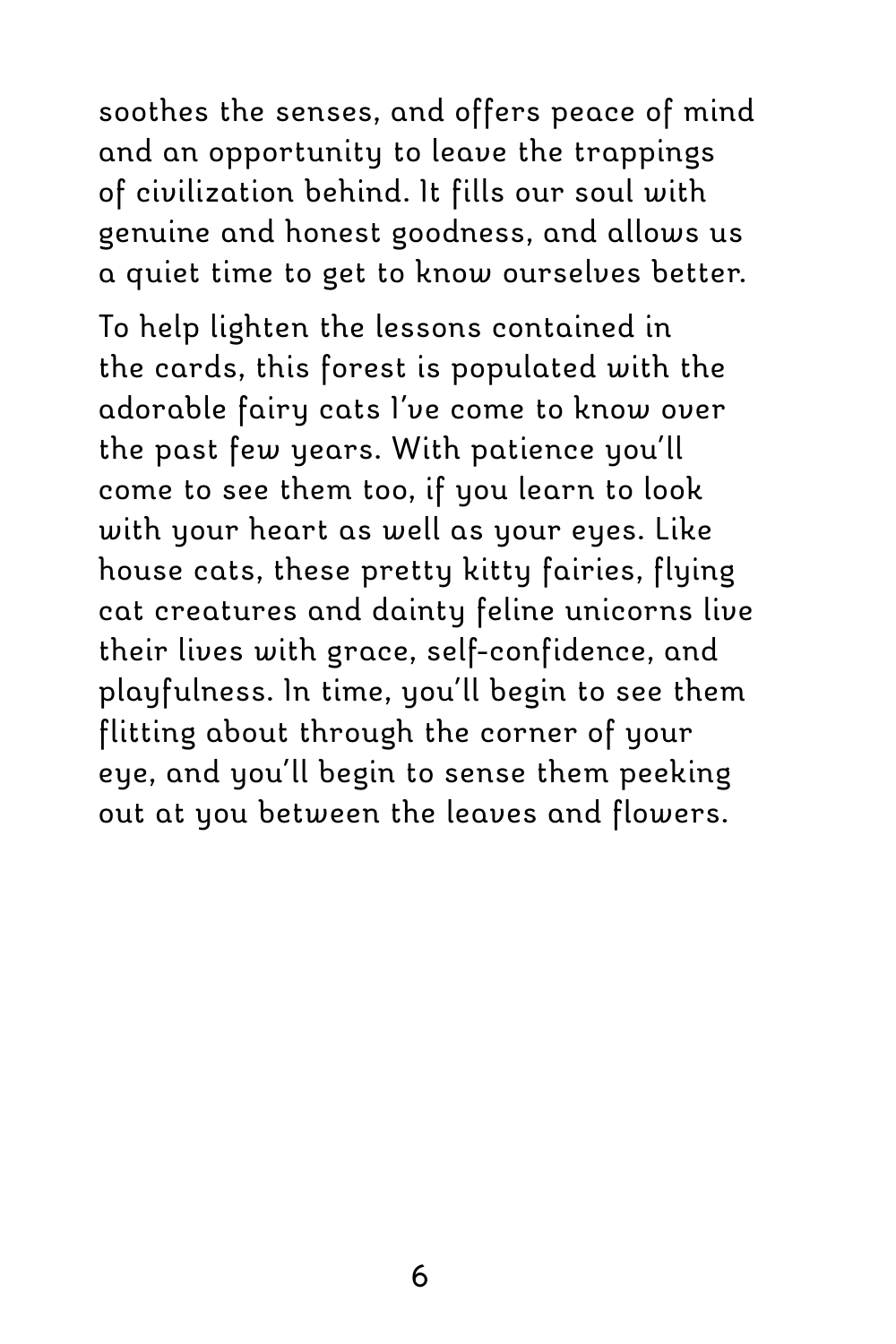## **How To Use This Deck**

This affirmations deck will help you foster a daily practice of positivity. The cards feature images of plants, flowers, and natural phenomena that remind us of the beauty of nature. The adorable kitties that live within this sanctuary ask us to suspend disbelief and open our hearts and minds to the possibility that magic still exists in our world. Some of the cards ask us to think deep about difficult messages, and these sweet creatures will gently guide you along the way. They'll help you see the world in a new light, sparking joy, creativity, self-confidence, and self-acceptance.

The deck consists of a bonus card and 40 cards divided into four sections, each with a distinct purpose. Inspiration cards offer us different ways to ignite creativity, with examples from nature to help encourage us to make positive changes in our lives. They remind us of the potential that is available to us, to create a life that expresses our authentic selves, and offers us the strength to get through difficult situations.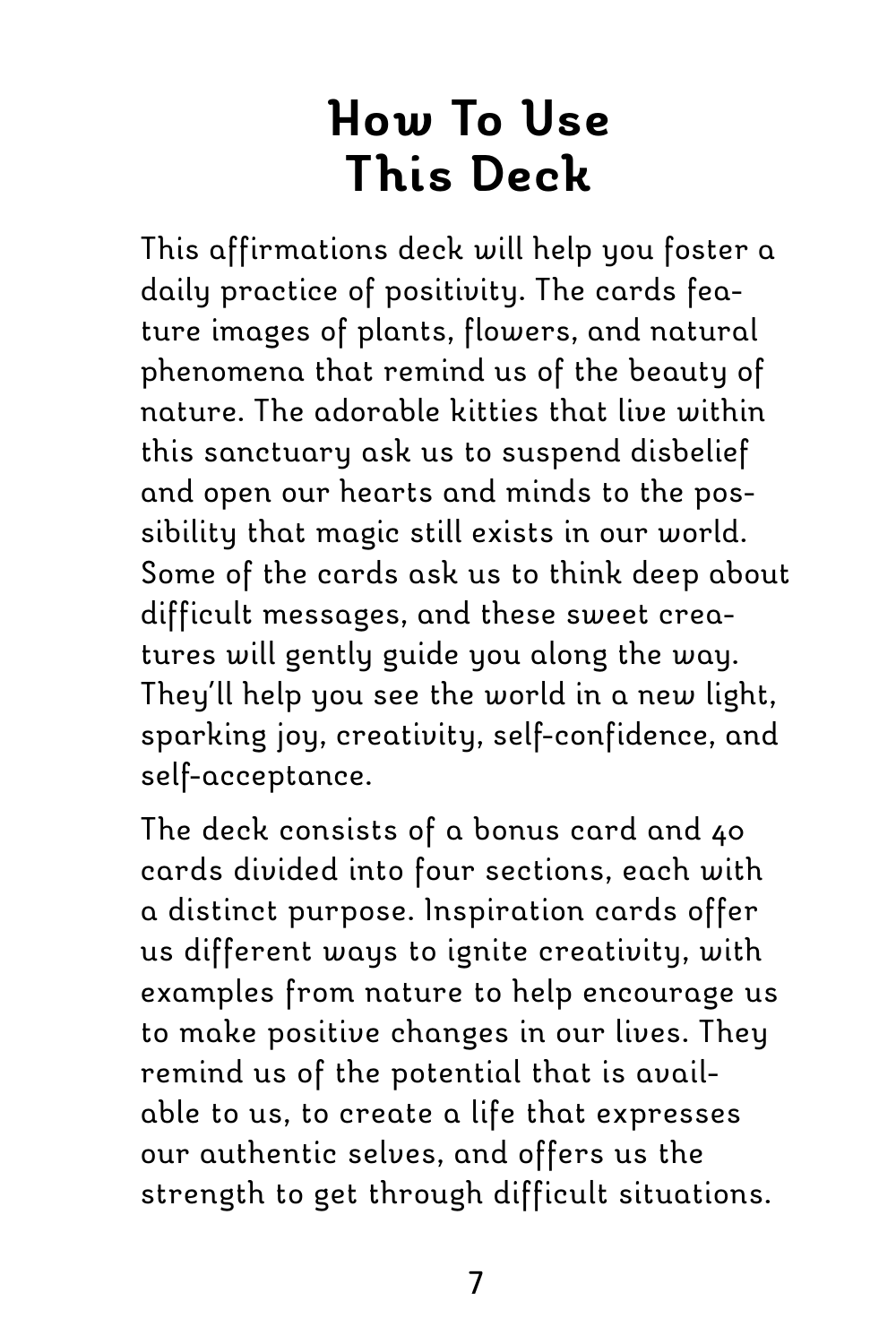Contemplation cards help us deal with the more difficult aspects of life, like fear. They share suggestions on how to work through problems when you're feeling overwhelmed. These cards offer insights to help develop coping skills and ways to see difficult times as periods of growth and potential. Comfort cards reassure us when times are dark, and offer reminders of the many ways that others in our lives can support us when we need it. They ask us to take time for selfcare, and to remember to make our own needs a priority. Celebration cards remind us of how abundant our lives are, and ask us to be always thankful. They offer creative ways to show appreciation and cultivate an attitude of gratitude in order to attract more positivity into our lives. There is one additional bonus card—Contentment at the end of the deck.

Each card's message begins with a short, easy-to-remember affirmation. You can read them out loud, or simply repeat them in your head. Positive affirmations are simple yet powerful tools to help train our brains and our attitudes toward a more positive way of looking at life. They're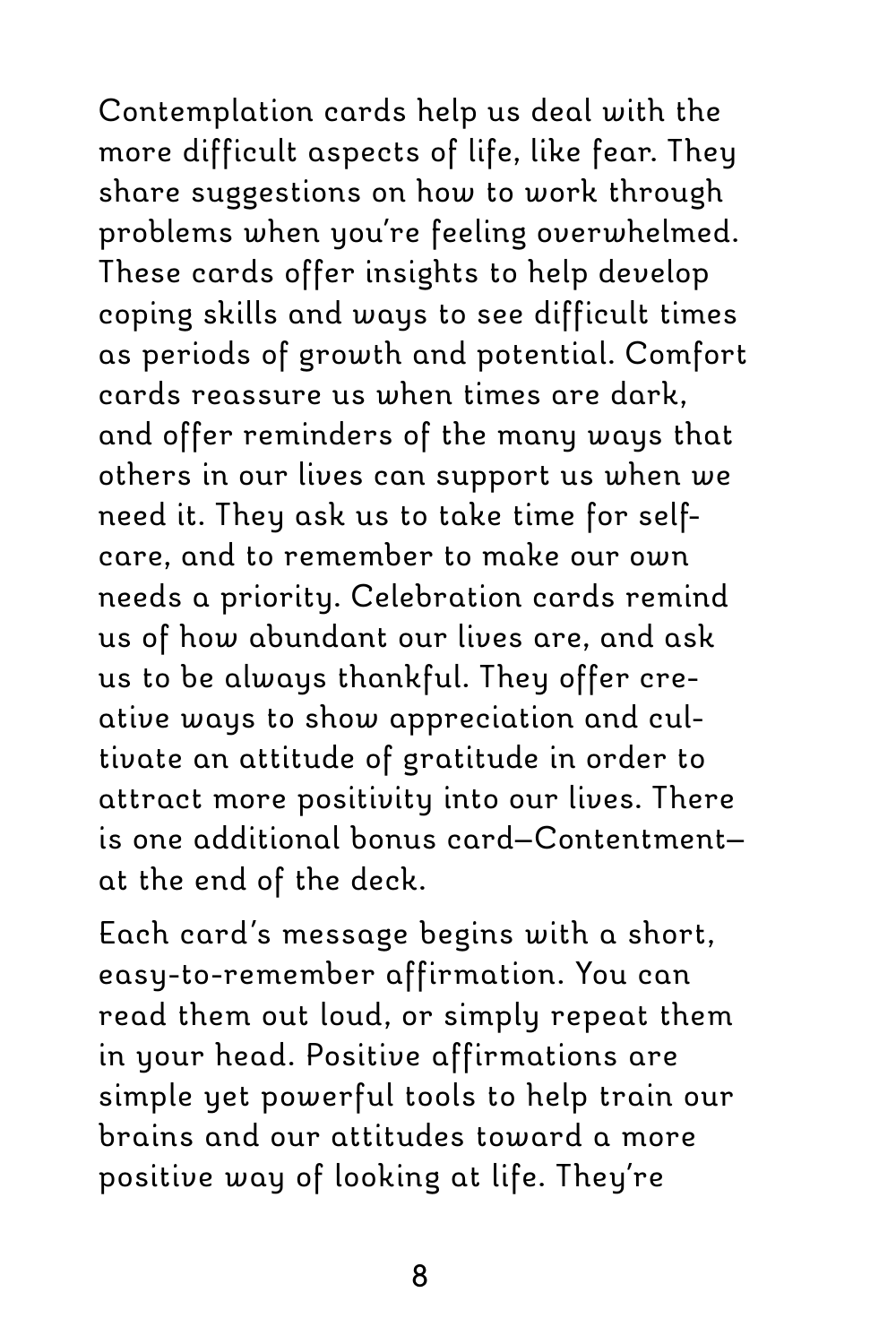especially helpful if you're prone to thinking negatively about yourself, and can't seem to stop destructive patterns. Saying or thinking an affirmation when a negative thought pops up helps us disrupt negative thought processes, and keeps us focused on the positive. They help cultivate self-awareness so we are better able to see our thoughts objectively. Over time, your mind will automatically function in a more constructive way, and you will begin to enjoy better self-esteem and more contentment.

Following each affirmation is a brief story that helps explain the imagery on the card, and how it pertains to our own lives. Ask yourself what you're attracted to in each picture, and spend a few moments seeking out the details. After you look at the cat, try to make up a story about it in your mind. Imagine what each kitty might have been doing before they were captured in paint, and what they will do afterwards. Carry this image with you throughout the day, looking back at the card if necessary. This will help you foster creativity, and see the world in a more whimsical way.

Each card offers simple suggestions or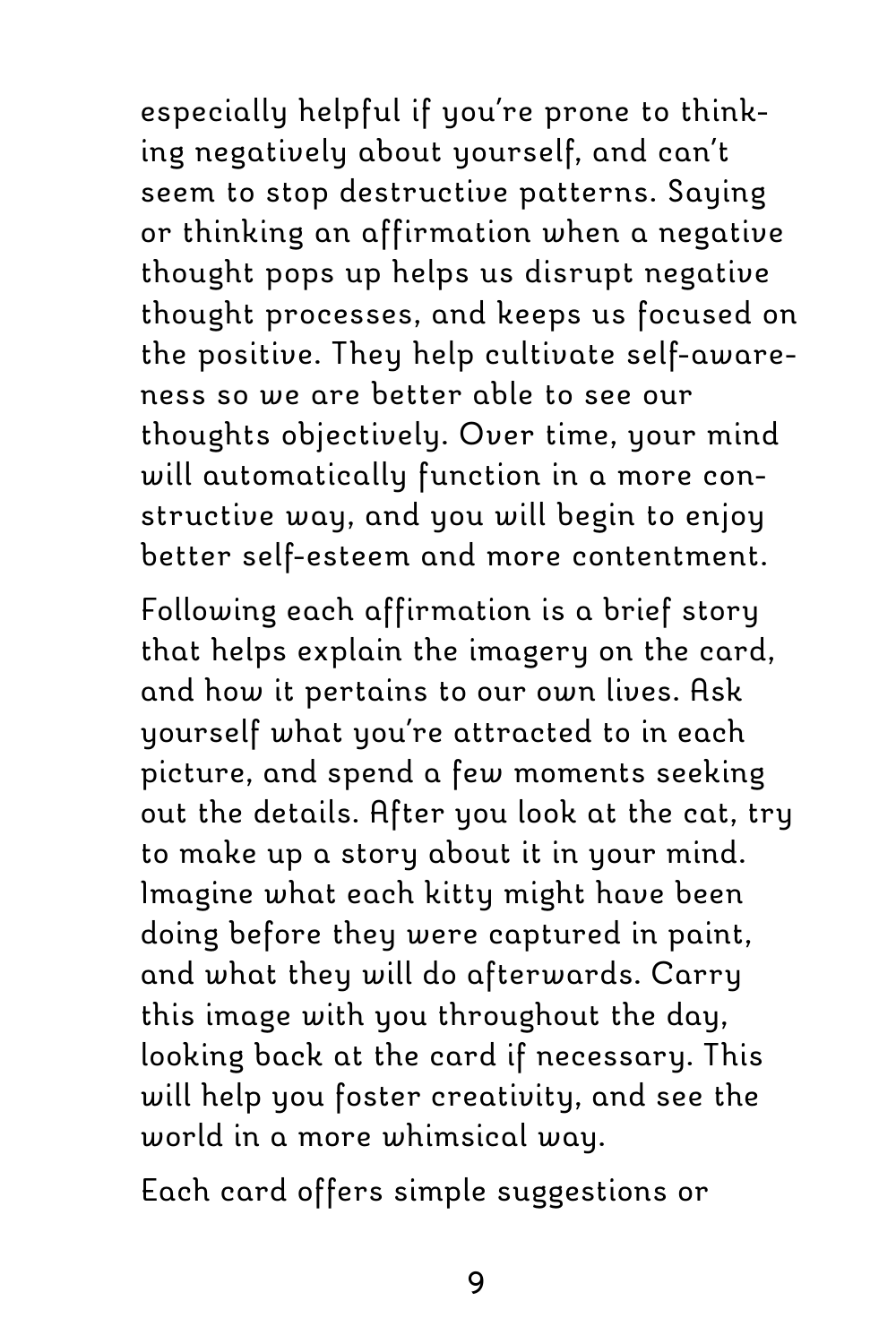insights on how you can apply the message to your own life. Read them through, pick one that stands out for you, and try to incorporate it into your day. Following this is a targeted exercise that will help you experience the message of the card in a more concrete way.

For an overall daily practice, choose a single card at random. For a random draw, shuffle the deck and hold it in your hands for a few moments while clearing your mind. Then choose a card, letting intuition guide you. Pick a card from the top or the bottom, or cut the deck and pick from the middle, whichever feels right for you. Read the affirmation, and either commit it to memory, or place the card somewhere you will see it several times a day. During the day repeat the affirmation, either through memory or by pulling out the card and reading it again. Repeat as many times as possible. At the end of the day, return the card to the deck and spend a moment to send a brief thought of gratitude to the universe.

For targeted use, sift through the deck until you find a card that speaks to you, or choose one that pertains directly to an issue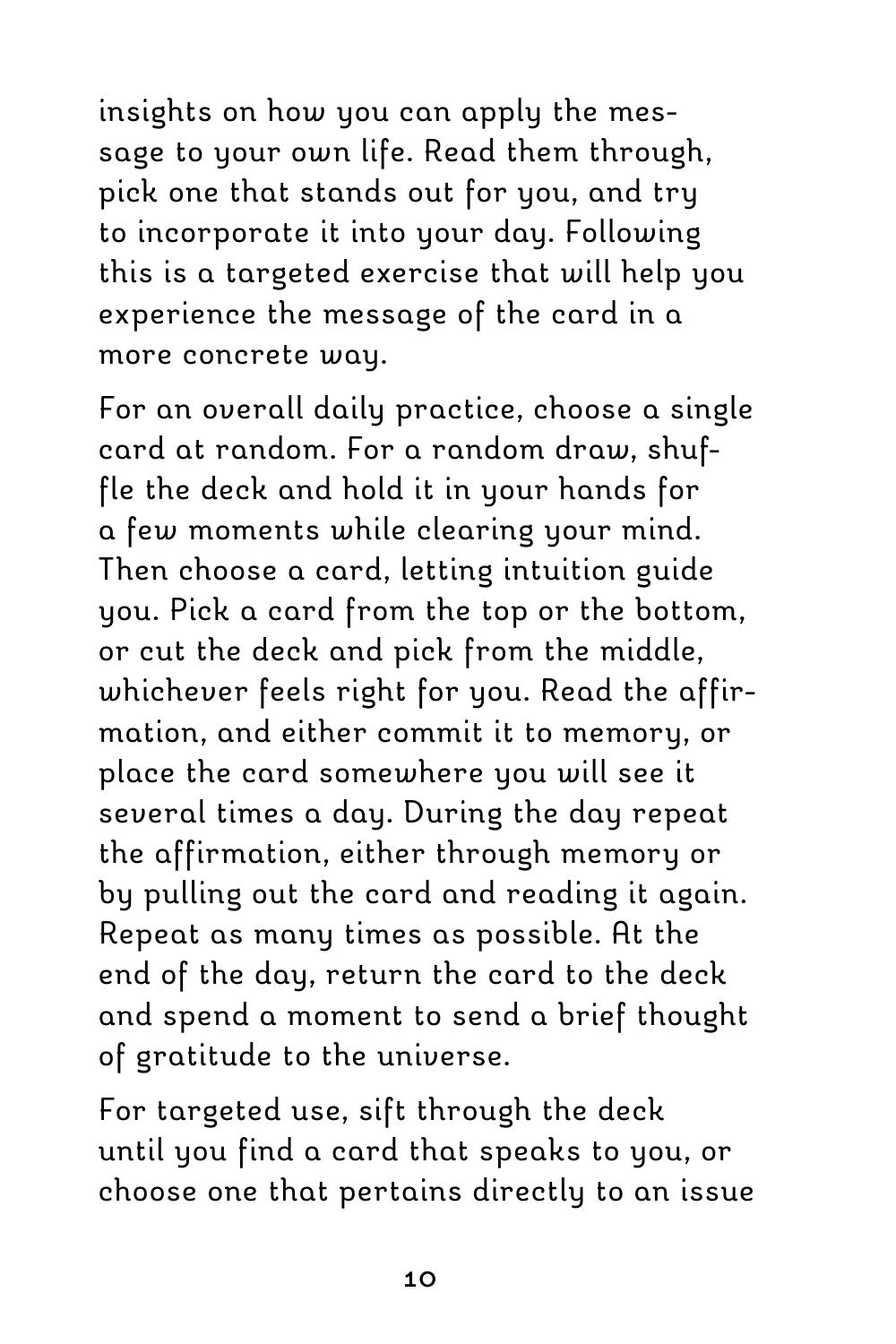you are dealing with. Read the insights and let them guide you to a better understanding of that issue. Use the exercise to help cement the card's message in your mind. Repeat the affirmation frequently throughout the day, and look at the image to focus your attention on the message. Carry the card with you or keep it on display as long as you need to, and when you're ready return it to the deck with an attitude of thankfulness and affection.

Just for fun, or for a pick-me-up any time, look through the cards one at a time just to enjoy the artwork. Pick a card that catches your attention to display in a spot where you'll see it frequently. Looking at it will remind you to smile and not take life so seriously.

*Remember, life is beautiful, magical, and full of wonderment.*

*Always appreciate your beautiful, magical, wonderful life.*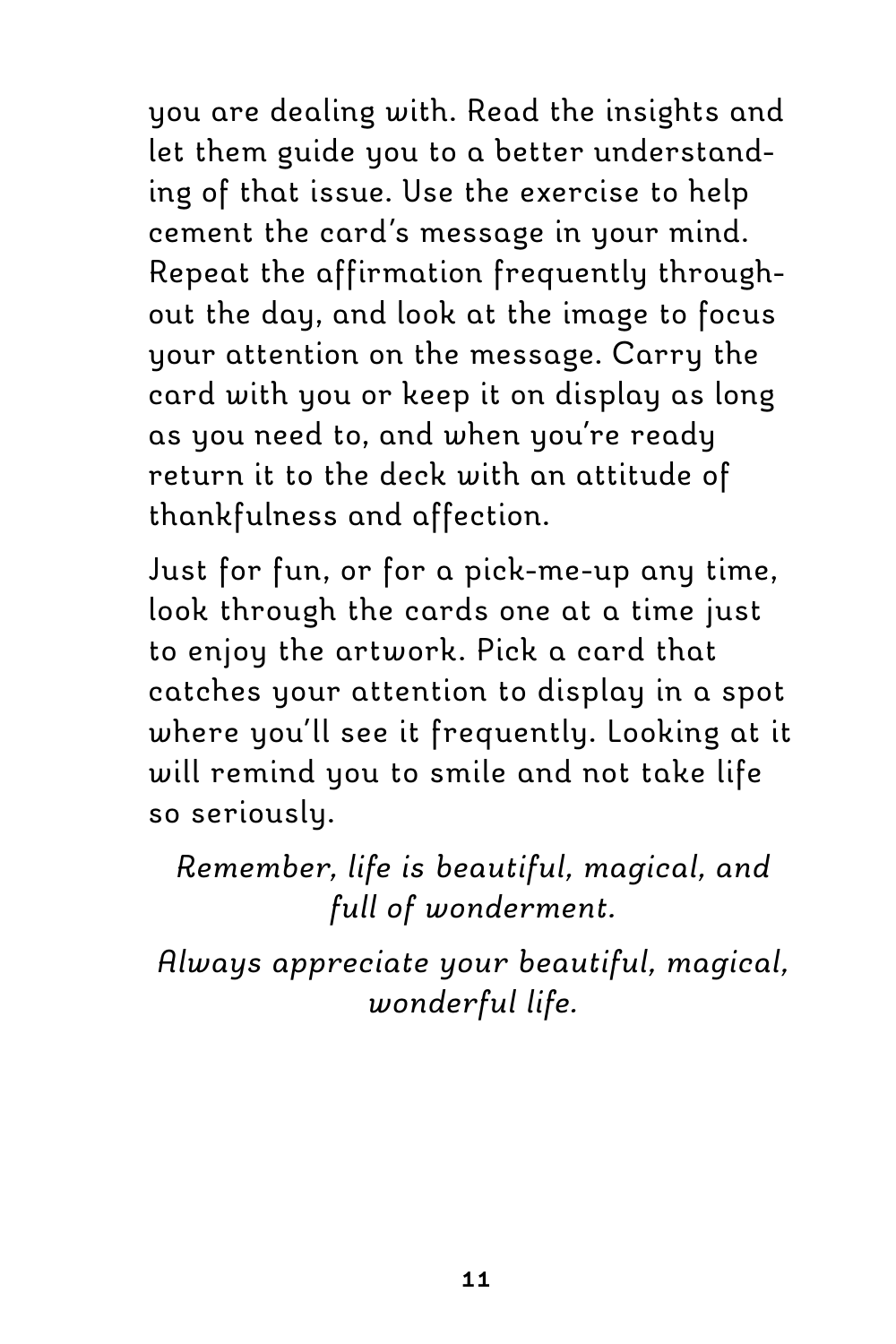## **The Cards**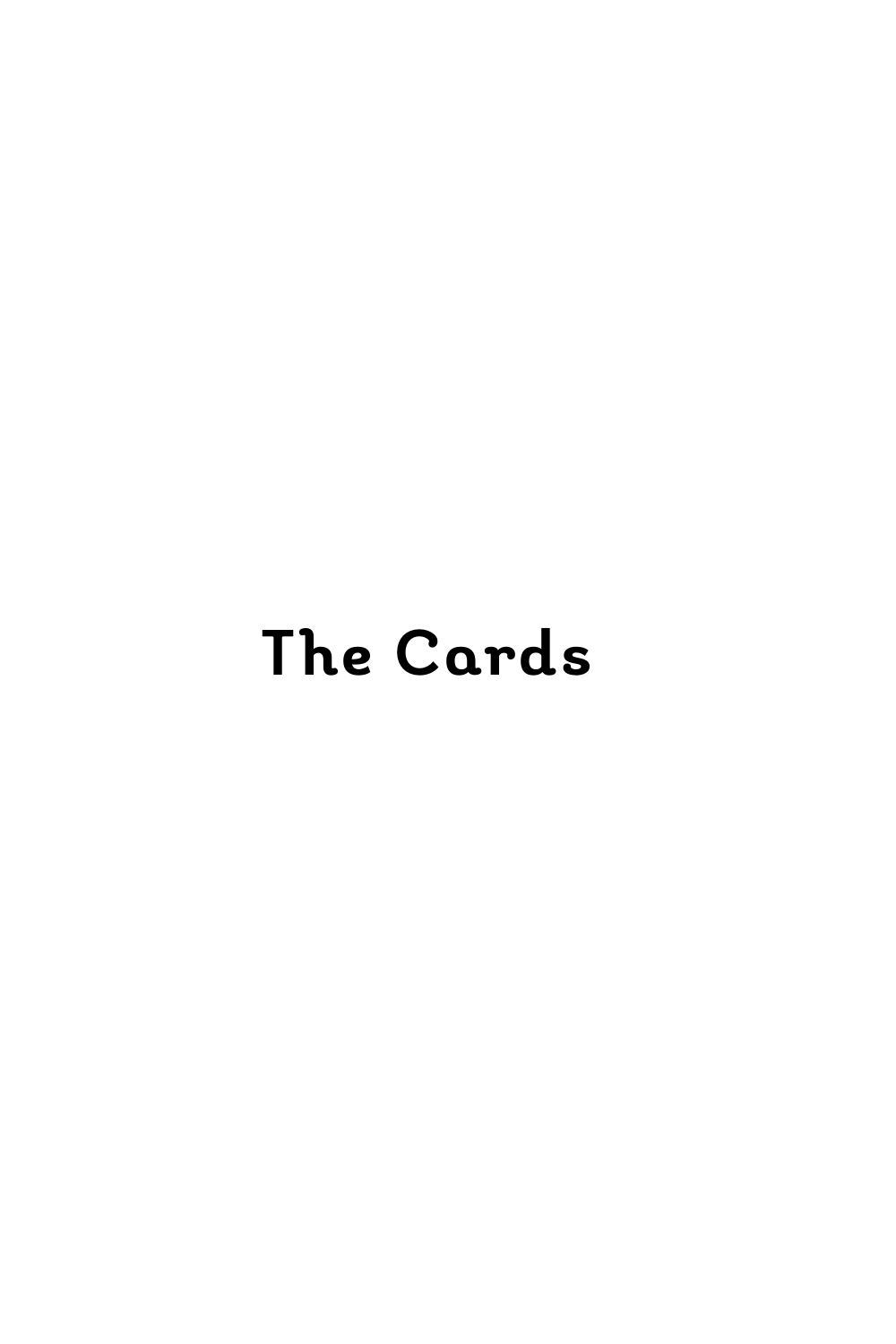## **INSPIRATION**



## **Beauty**

*I am the beautiful that is right for me.*

We all know that one person who radiates personality and charm. You want to be around them, and they light up a room when they walk

in. They may not look like the fashionable ideal we see in the media, but their personality shines through, and makes people feel happy in their presence. They're comfortable with themselves, and appreciate their own individual sparkle. We're all beautiful, every single one of us, and it's our individuality that makes us so.

Stepping into the beauty of nature is like a balm to the soul. It exists in infinite diversity, in every color, shape, and size you could ever dream about. From the tiniest clover to the rarest rose, from the silky fur of a fox to the delicate tracery of a bat's wing, nature unveils itself in unending ways. Every living wild thing is perfectly content, and completely whole just as it is.

 $413$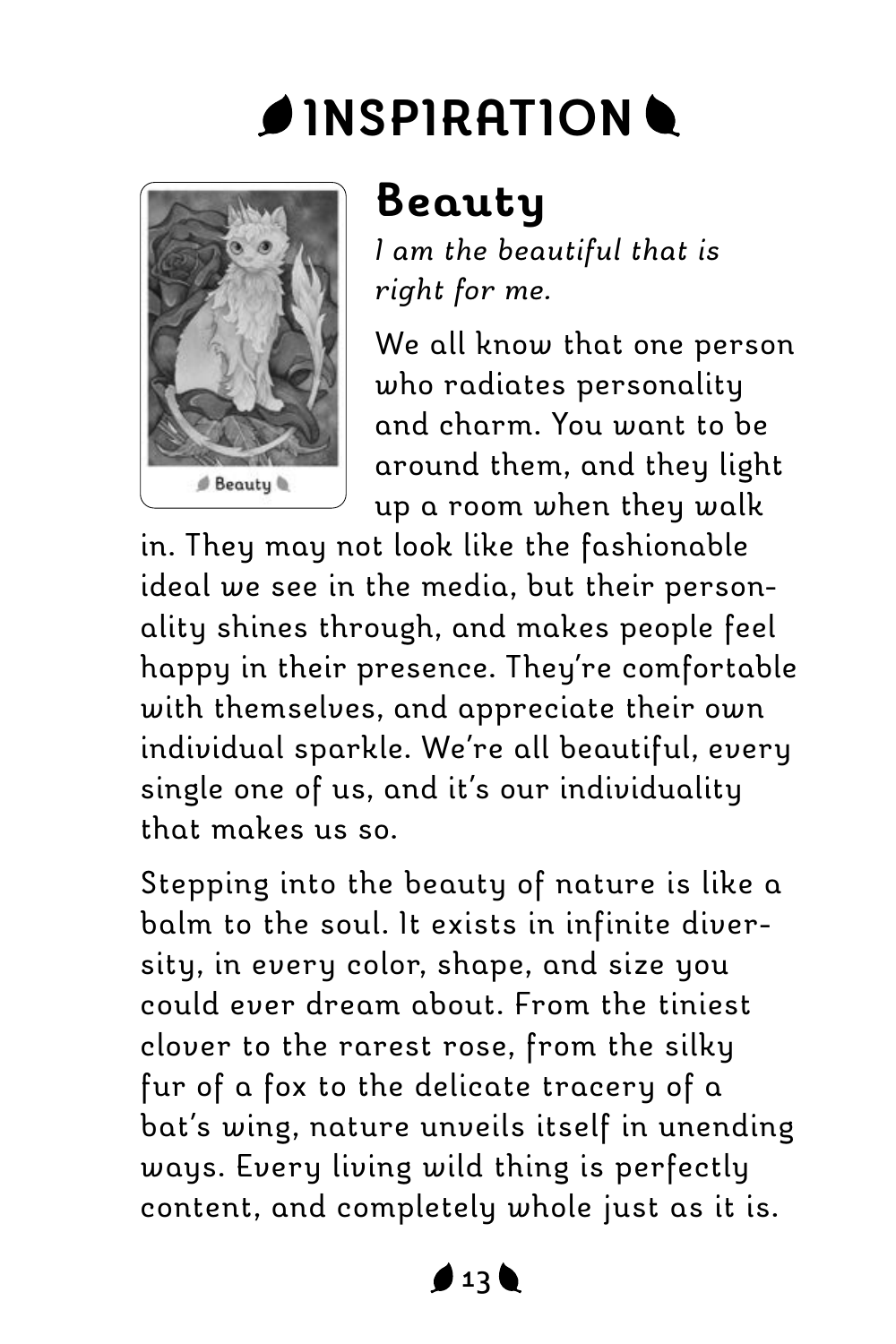Diversity is the beauty ideal in nature, not conformity. Nature presents itself in ways that everyone can admire!

It's time to rethink and redefine beauty. True beauty is individual, and everyone is an individual. Celebrate what makes you different from everyone else. Your confidence will shine, drawing admirers like a moth to a flame!

#### **Embracing Your Personal Beauty**

- Be kind to yourself. No one is judging you as harshly as you are judging yourself.
- Stop striving for perfection. Perfection is the realm of the immortals, not humans. We're by definition not perfect—embrace that.
- Find your own signature style and dress to make yourself happy.
- When you find that negative voice in your head saying you don't measure up, reply with the affirmation: "I am the beautiful that is right for me."

#### **Inspiration from Nature**

Next time you're outside look for something small that you find aesthetically pleasing

 $414$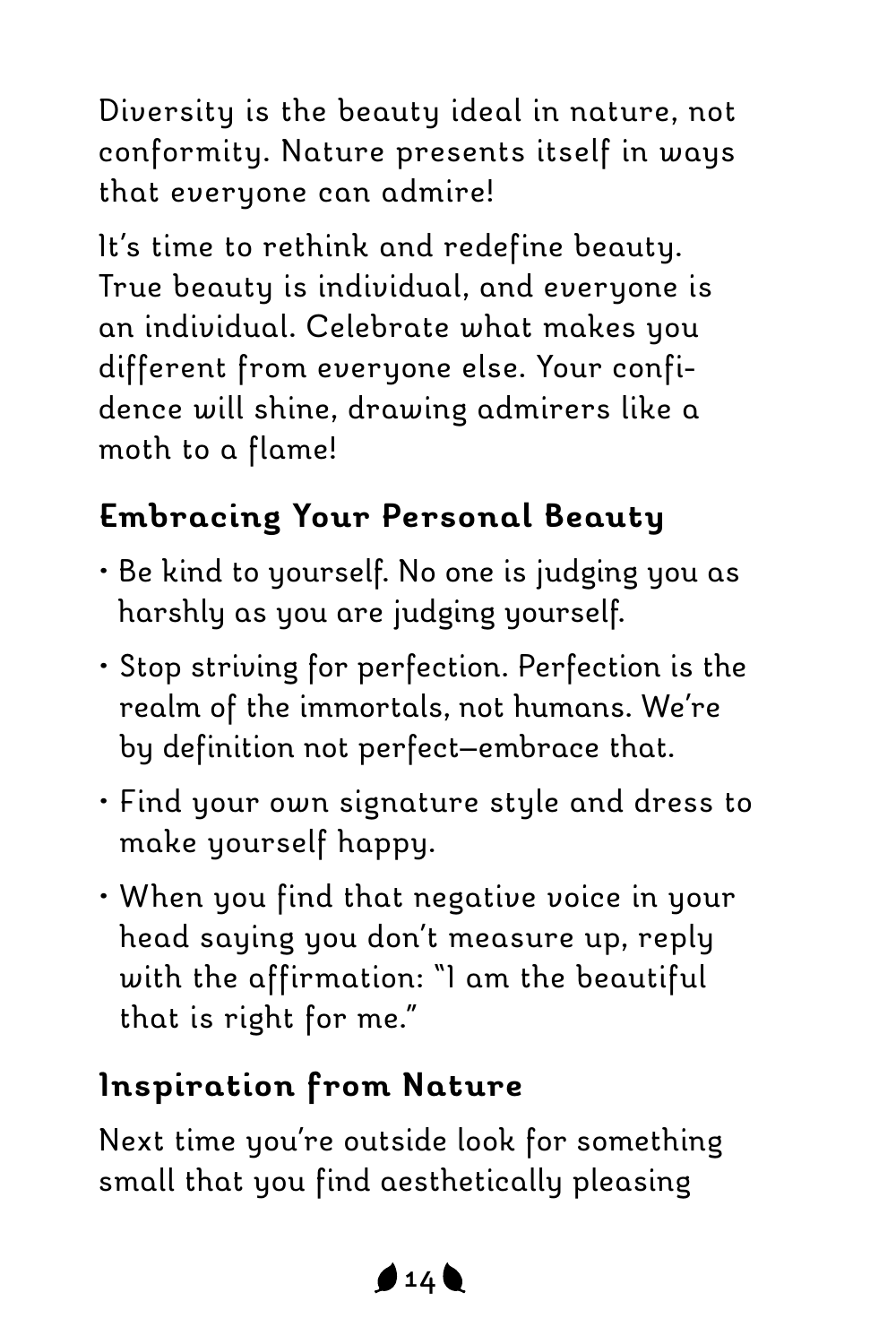that you can pick up and bring home with you. A pinecone or unusually patterned rock, a feather, acorn, seed pod, or anything else that catches your eye. Put it in an out of the way nook, but somewhere you'll notice it often. As you glance at it throughout the day, remind yourself that true beauty is natural. True beauty is diverse. True beauty is free. Your beauty is individual, precious, and unique, a physical manifestation of the diversity of life. Celebrate that!



## **Flight**

*I am capable of anything I put my mind to.*

*I trust in my ability to succeed.*

Starting out on a new endeavor can be exciting, with the anticipation of new adventures and experiences

to enjoy. When trying something new, it's normal to worry a little about the path ahead, and wonder how things will turn out. For some people the unknown is a place full of possibilities, and they leap ahead trusting in their ability to cope and thrive. For others a fear of the unknown can hold them back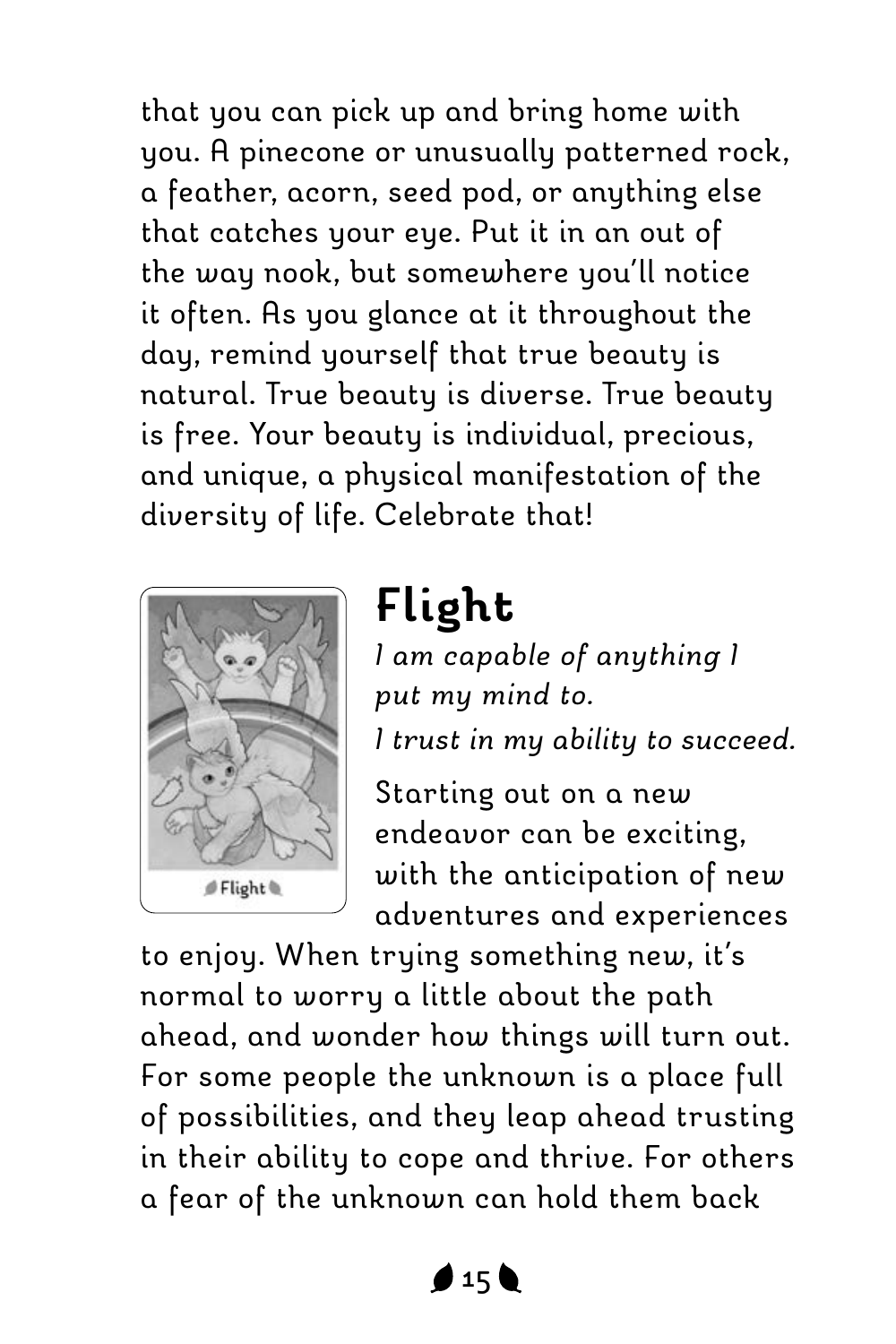on their path through life, or even stop them from starting out. We can't discover our full potential unless we're willing to take a little risk and trust the universe to be working for our best possible outcome.

Humans have always regarded birds in flight with awe. A seemingly delicate arrangement of feather and flesh, they soar with confidence. They're not afraid of falling, and they don't look down. They're fully, passionately, and fearlessly committed to the moment.

Don't let worry hold you back from experiencing a joyful and meaningful life. Instead of asking, "What if I fail?" ask yourself, "What if I succeed?" Sometimes you just need to take a leap of faith, and trust in your ability to deal with whatever life throws your way. If things don't turn out the way you expect, you can always choose another path. There is no such thing as failure, just an opportunity to seek another solution. On the other hand, if you don't try, you'll never know the possibilities you're capable of.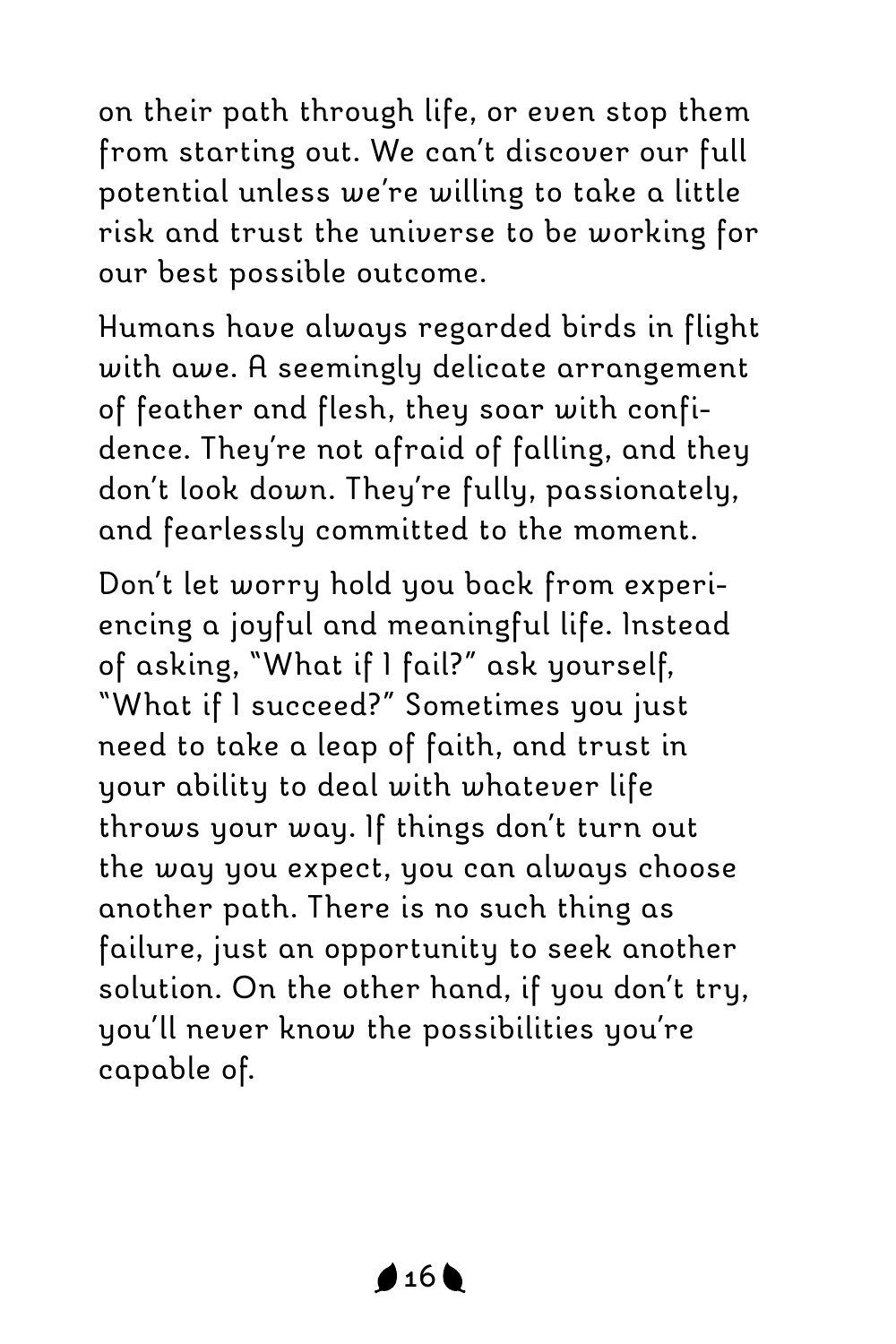### **Coping With Fear**

- Know that you're not a failure if you're fearful. Everyone is fearful sometimes! The secret of successful people is not that they don't fear, but that they can move past it. Accept fear as inevitable and not as a character flaw.
- Successfully dealing with fear is not a talent you must be born with, it's a skill you can learn. Everyone has the potential to deal with their fears. That means you too. You CAN overcome!
- Plan ahead, and lay the groundwork for success, taking things one step at a time.
- Give yourself permission to fail. If you fail, so what? The worst has happened, and you survived!

#### **Soaring Above Our Fears**

We all have the capacity to show great courage. Even a small bird can be seen attacking a hawk or a crow until the larger bird gets the message and flies away. Next time you find yourself feeling fearful, imagine yourself as a bird, small yet fierce, agile and determined.

#### $417b$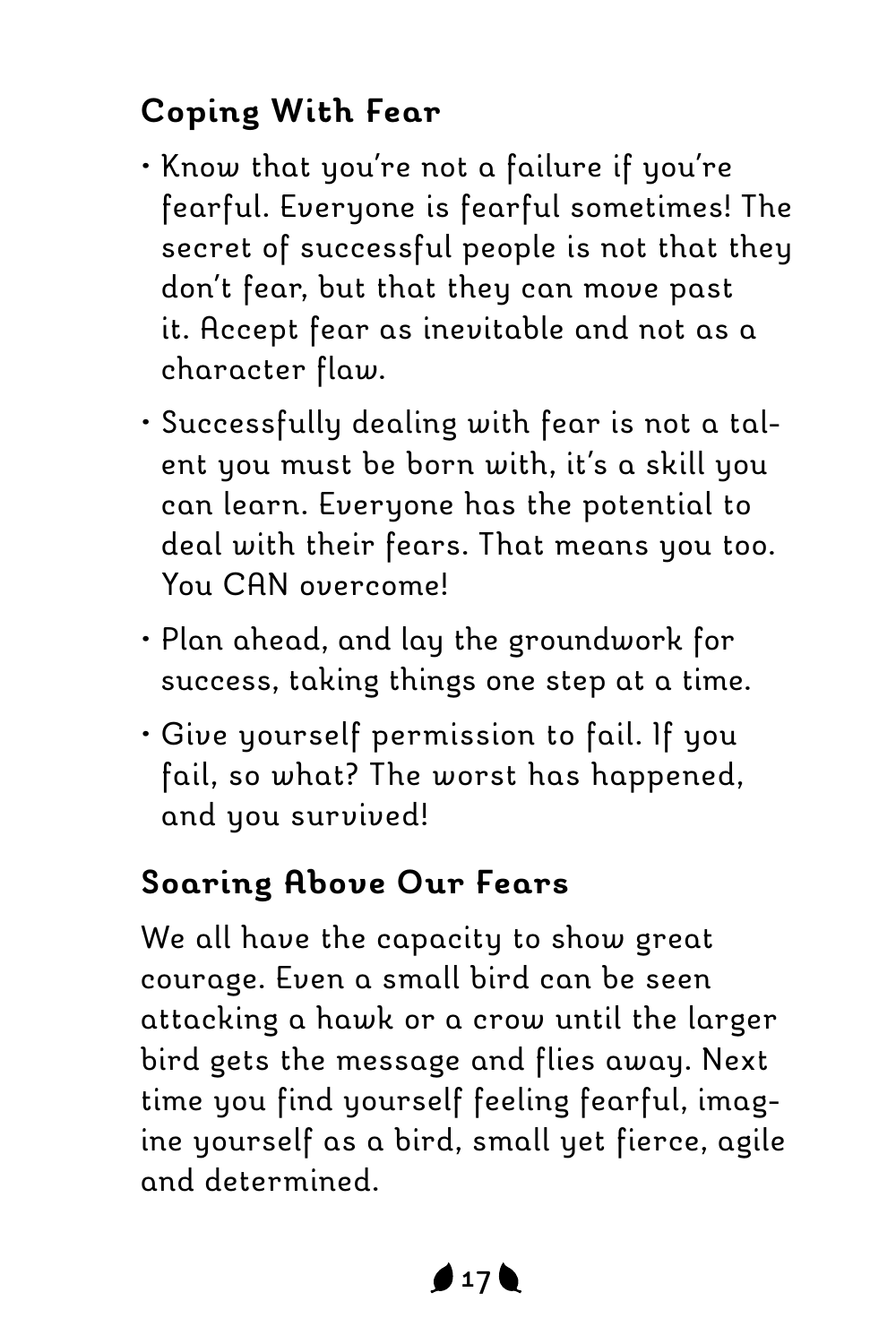

## **Fortitude**

*I AM strength, I AM ability, I AM perseverance.*

*I can do anything I have to do no matter how hard.*

Life can be difficult, but coping skills can be learned, and we must never feel

that we need to tough it out alone. At times like these look to the tiniest denizens of the forest. A hummingbird is hardly bigger than a drop of rain, yet can weather the most devastating of storms. A beaver can divert a stream, changing its entire environment. These little ones don't quail against hardship or hard work; they simply know what they have to do and they do it.

This dainty unicorn cat stands strong against the approaching storm. It has seen them come and go before, and knows the good weather will always come again. The lightning, once so terrifying to one so small, now exhilarates and challenges. The forces of nature are awe-inspiring indeed, but this little unicorn cat knows it has the strength to persevere!

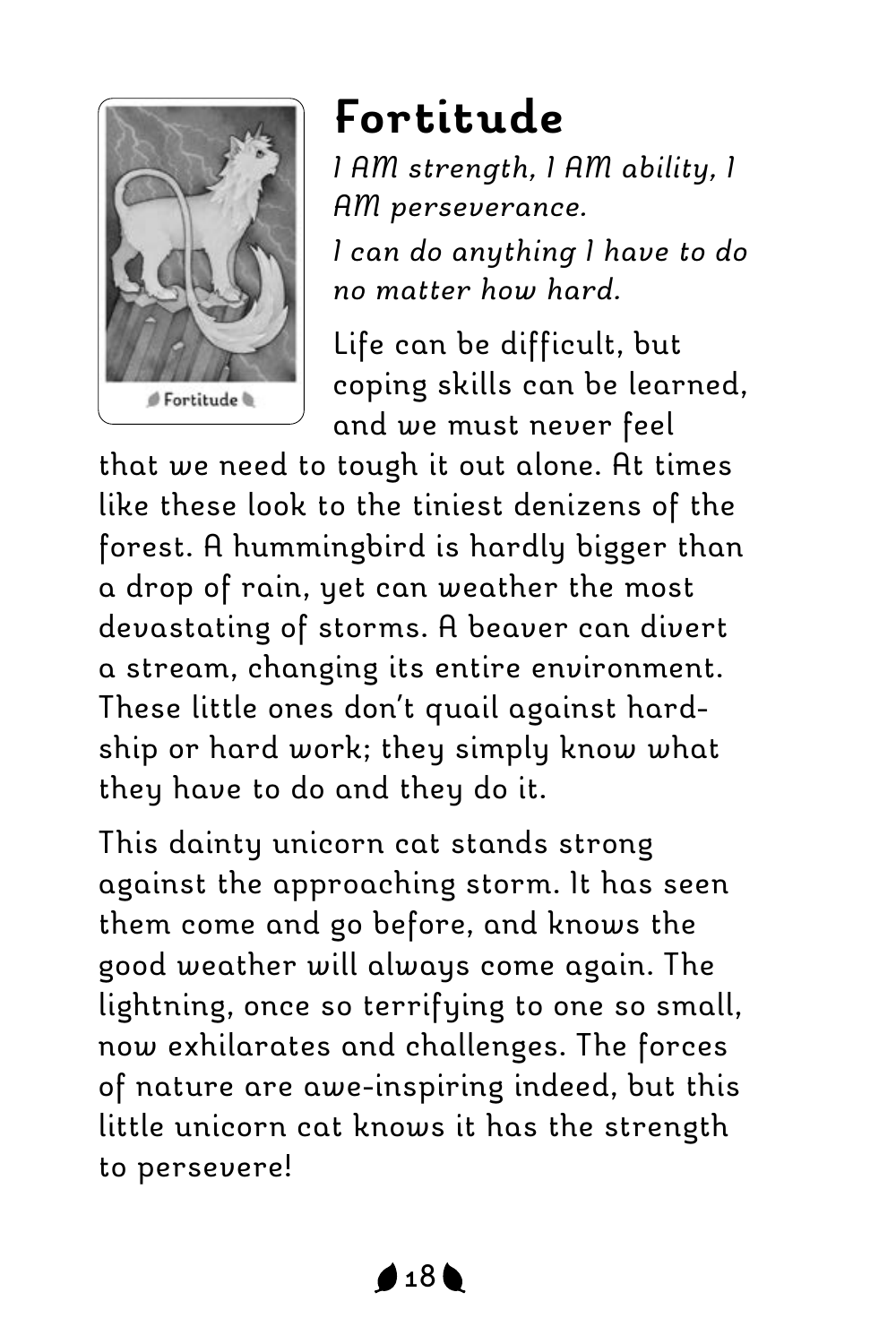#### **Dealing With What Life Throws at You**

- Challenge yourself to take action. Remember that procrastination will not solve a problem, it only puts off the inevitable.
- Look at challenges as learning experiences, and use them as an opportunity to strengthen and grow.
- Never be afraid to ask for help! We do our best to help our loved ones out when they need it, so remember they're there for you too.

#### **Inspiration from Nature**

Imagine an approaching thundershower. As the storm nears the light dims, and the wind picks up speed. In the distance you hear a rumble of thunder, and a feeling of energy charges the air. The rain starts, at first just a few drops, and the temperature begins to fall as the rain comes down harder. You step inside, to watch the fury of the storm from the safety of your home. As the wind gets stronger and the lightning intensifies, you feel a sense of awe at the power of nature. Now imagine the storm abating, the wind dropping, and the sun slowly showing its